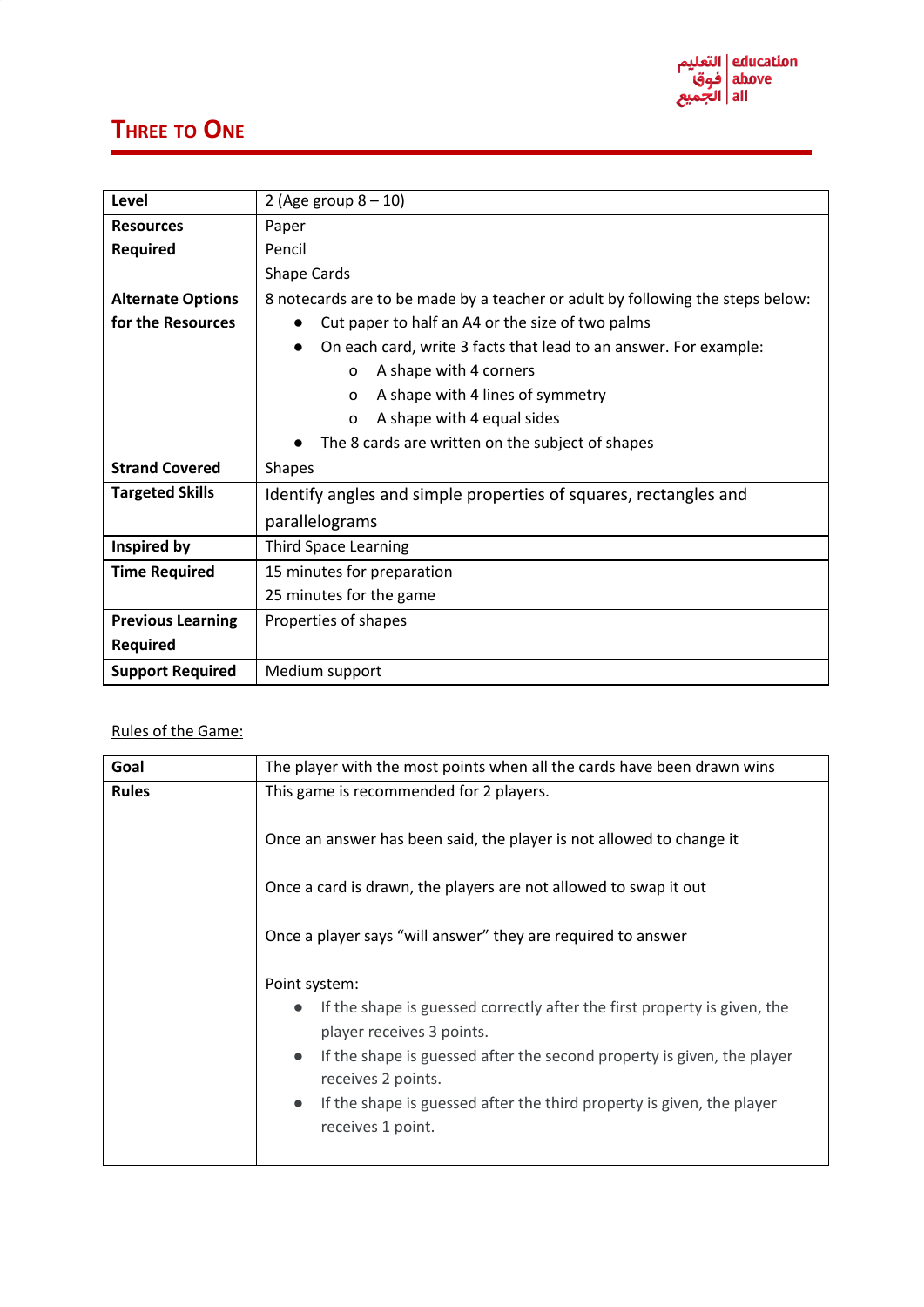

|                          | If the wrong answer is given, it is 0 points for that card and the final answer is                                                                                                                                                                                                                     |                                                                                                                        |                                                                                                                               |                                                                                                                                                 |  |  |
|--------------------------|--------------------------------------------------------------------------------------------------------------------------------------------------------------------------------------------------------------------------------------------------------------------------------------------------------|------------------------------------------------------------------------------------------------------------------------|-------------------------------------------------------------------------------------------------------------------------------|-------------------------------------------------------------------------------------------------------------------------------------------------|--|--|
|                          | revealed automatically with no points to anyone                                                                                                                                                                                                                                                        |                                                                                                                        |                                                                                                                               |                                                                                                                                                 |  |  |
| <b>Steps</b>             | Step 1: The 6 cards are placed between 2 players                                                                                                                                                                                                                                                       |                                                                                                                        |                                                                                                                               |                                                                                                                                                 |  |  |
|                          | Step 2: Player 1 draws the top card and reads out the first prompt                                                                                                                                                                                                                                     |                                                                                                                        |                                                                                                                               |                                                                                                                                                 |  |  |
|                          | Step 3: Player 2 says "will answer" if they are choosing to answer this prompt or<br>"skip" if they want to hear the next question                                                                                                                                                                     |                                                                                                                        |                                                                                                                               |                                                                                                                                                 |  |  |
|                          | Step 4a: If player 2 says "will answer" they are required to answer the question.<br>If correctly answered, they get 3 points. If incorrectly answered, 0 points are<br>given".<br>Step 4b: If player 2 says "skip" then prompt 2 is read out and points are<br>allocated according to the rules above |                                                                                                                        |                                                                                                                               |                                                                                                                                                 |  |  |
|                          |                                                                                                                                                                                                                                                                                                        |                                                                                                                        |                                                                                                                               |                                                                                                                                                 |  |  |
|                          | Step 5: The game ends once all 8 cards have been drawn and each player has<br>had 4 turns. The player with the most points, wins.                                                                                                                                                                      |                                                                                                                        |                                                                                                                               |                                                                                                                                                 |  |  |
|                          | Step 6: If there is a tie at the end of 4 rounds, the facilitator calls out one of the<br>8 shapes and the first player to correctly identify a fact outside of the 3 facts<br>already listed, wins.                                                                                                   |                                                                                                                        |                                                                                                                               |                                                                                                                                                 |  |  |
| Images or                | Example of 8 notecards (answers can be found on the bottom of the card):                                                                                                                                                                                                                               |                                                                                                                        |                                                                                                                               |                                                                                                                                                 |  |  |
| <b>Illustrations</b>     | A shape with 4 corners<br>A shape with 4 lines of<br>symmetry<br>A shape with 4 equal<br>sides<br>(Square)                                                                                                                                                                                             | A shape with 4 corners<br>A shape with 2 lines of<br>symmetry<br>A shape with 2 pairs of<br>equal sides<br>(Rectangle) | The polygon with the<br>least number of sides<br>A shape whose angles<br>add up to 180°<br>A shape with 3 sides<br>(Triangle) | A shape with many lines<br>of symmetry<br>A shape whose edges are<br>all the same distance<br>away from the center<br>A round shape<br>(Circle) |  |  |
|                          | A shape with 5 lines of<br>symmetry<br>A shape with 5 corners<br>A shape with 5 sides<br>(Regular Pentagon)                                                                                                                                                                                            | A shape with 6 lines of<br>symmetry<br>A shape with 5 corners<br>A shape with 5 sides<br>(Regular Hexagon)             | A shape with 8 lines of<br>symmetry<br>A shape with 8 corners<br>A shape with 8 sides<br>(Regular Octagon)                    | A shape with no corners<br>A shape with 1-2 lines of<br>symmetry<br>A shape resembling a 2D<br>egg<br>(Oval)                                    |  |  |
| <b>Variations of the</b> | None                                                                                                                                                                                                                                                                                                   |                                                                                                                        |                                                                                                                               |                                                                                                                                                 |  |  |
| Game                     |                                                                                                                                                                                                                                                                                                        |                                                                                                                        |                                                                                                                               |                                                                                                                                                 |  |  |
| <b>Enrichment</b>        | This game can be used for any target topic. For example, instead of shapes, it                                                                                                                                                                                                                         |                                                                                                                        |                                                                                                                               |                                                                                                                                                 |  |  |
|                          | can be targeted for angles, time, measurements, number operations or<br>probability                                                                                                                                                                                                                    |                                                                                                                        |                                                                                                                               |                                                                                                                                                 |  |  |